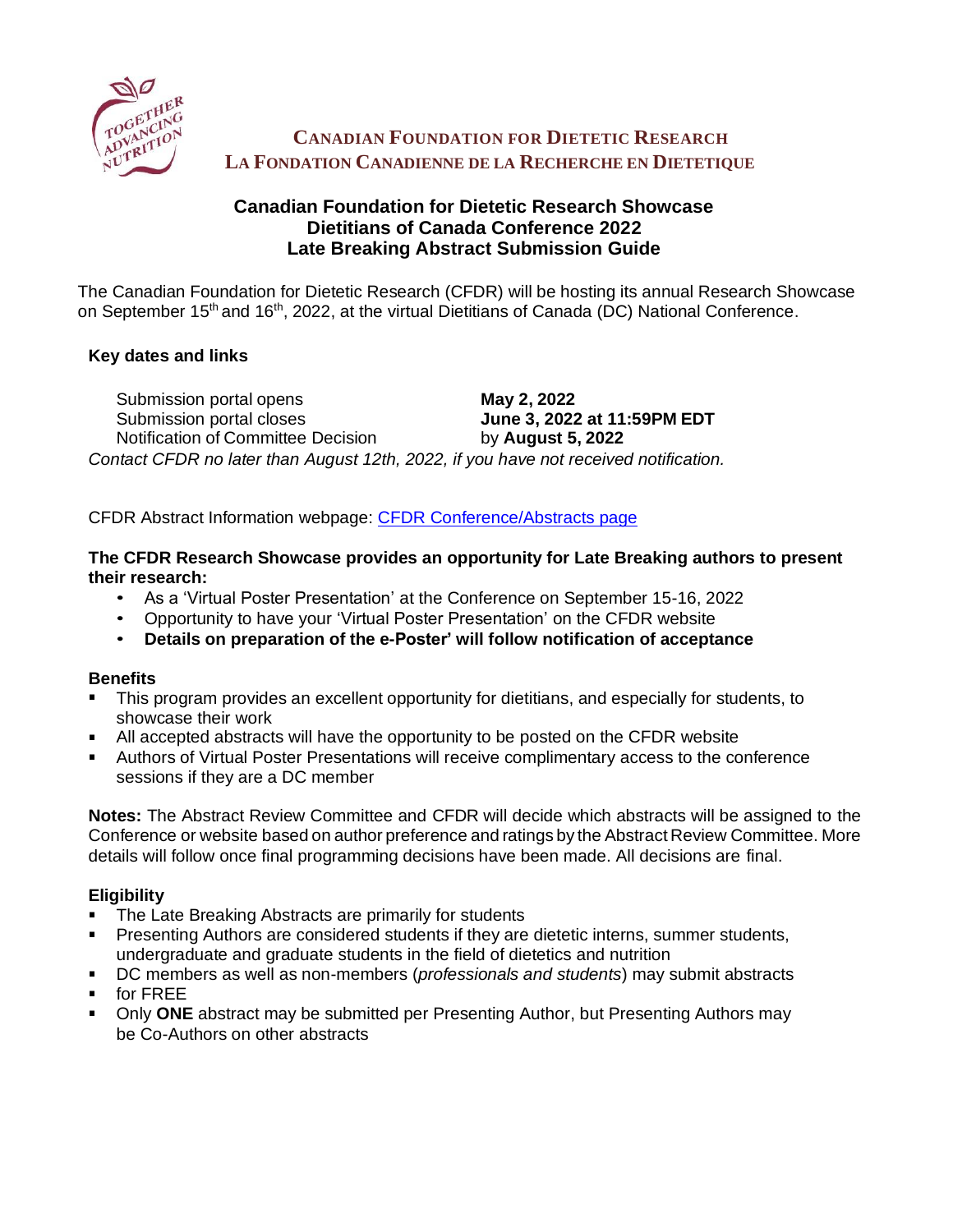- Abstracts must represent original work only; abstracts must not have been presented and/or published previously in association with a scientific or professional conference or journal
- In the case of a large and/or multi-faceted project, it is acceptable to submit a new abstract to report on previously unreported aspects of the project

## **PLEASE REVIEW THE INFORMATION BELOW PRIOR TO SUBMITTING YOUR ABSTRACT**

### **ABSTRACT SUBMISSION CRITERIA**

- There are two categories of abstracts:
	- o **Research**: reports of original research; and,
	- o **Experience Sharing**: reports focusing on current issues or new developments in nutrition or dietetics (e.g., the process used to develop a new program or produce a valid research instrument).
- **Abstracts may be submitted in English or French**
- All abstracts will be blinded and peer reviewed
- Reviewers will consider elements (e.g., objectives, methods, results, and conclusions), significance, and writing quality
- **The Abstract Review Committee reserves the right to decline any submitted abstract**
- **EXECT** All accepted abstracts must be submitted via  $info@cdr.ca$  (instructions will be sent with notification of acceptance)

#### **For Professionals**

- The abstract submission MUST include results from completed research.
- There is no opportunity for revisions to abstracts.

#### **For Students**

- Work in progress can be submitted by the Late Breaking deadline.
- Abstracts are required to contain the following elements at the time of submission:
	- o Introduction
	- o Objectives(s)
	- o Methods
	- o Significance (to the field of dietetics)
- *Note: Results and conclusions must be incorporated into the final abstract and poster/presentation*

## **ABSTRACT WRITING GUIDE AND FORMAT INSTRUCTIONS**

#### **Abstract Presenter(s)**

Please note that there can be only **ONE** Presenting Author who must be listed **FIRST.** Please add Co-Authors in order.

## **Abstract**

- The abstract is text only.  $\blacksquare$
- Tables and charts are not allowed.
- The maximum for this field is **300 words**.
- Do not insert extra carriage returns between paragraphs.

## **Abstract Title**

## **Names, Organizational Affiliations, and Locations of all** Authors

▪ The names (first initial + last name), author order, organizational affiliations, cities (province

acronyms) of all Authors are to be entered

- Do not enter credentials
- Information as written here will be placed with the abstract published/displayed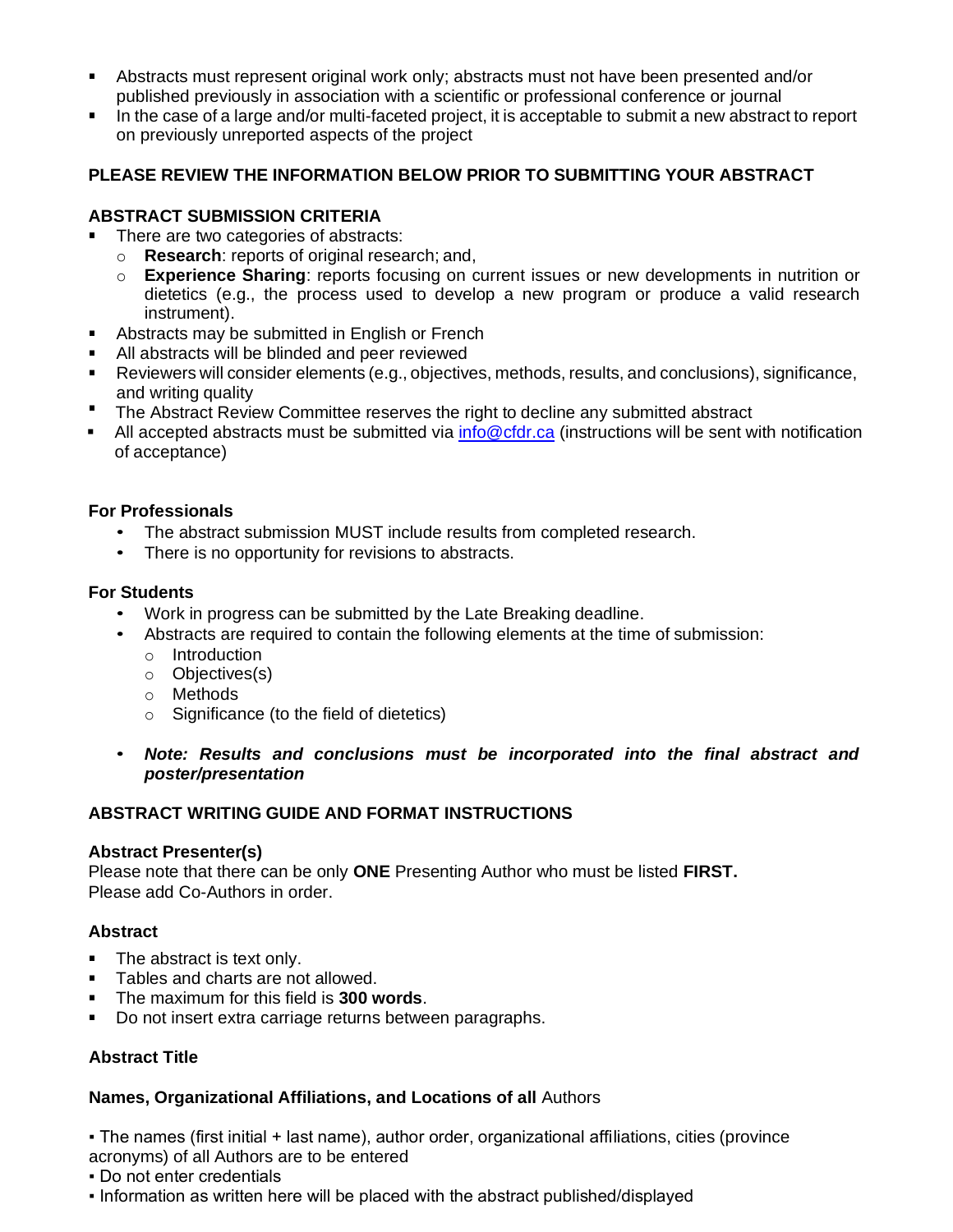Format Example: B. Smith<sup>1</sup>, C. John<sup>2</sup> <sup>1</sup>Brown Institute, London, ON, <sup>2</sup>Green Space University, Edmonton, AB

Reviewers base their decisions solely on the written information submitted. Chances of having an abstract accepted are increased with a clearly written, precise, informative abstract. If accepted, your abstract becomes the permanent published record of your work. Consider the following when writing the abstract:

- Does the abstract describe a research study or experience-sharing project that would be of interest to a wide variety of DC Members?
- Is the study or project advancing research and practice by describing new findings, or the development of an innovative program or new educational materials?
- Is it evident that your project has been completed?

**Research** abstracts **must** contain the following **6** sections:

- **F** Introduction
- **Objectives**
- **Methods**
- **Results** (This must be a summary of results to support the conclusions)
- **Conclusions** (It is not satisfactory to say "the results will be discussed")
- **Significance** (to the field of dietetics)  $\mathbf{R}^{(1)}$

#### *Please include these section headings in your abstract.*

Reviewers also base their scores on the scientific merit, relevance to dietetics/nutrition, validity of results, and summary of results to support the conclusions and original research. Research abstract sections are rated from 1-5 (poor–excellent).

**Experience-sharing** abstracts **mus**t contain the following **6** sections:

- **Purpose**
- **Process or summary of content**
- **Systematic approach** (including supporting information)
- **Conclusions**
- **Recommendations**
- **Significance** (to the field of dietetics)

#### *Please include these section headings in your abstract.*

Reviewers also base their scores on whether the abstract relates to current issues, new developments and the relevance to dietetics/nutrition.

Experience-sharing abstracts are rated from 1-5 (poor–excellent).